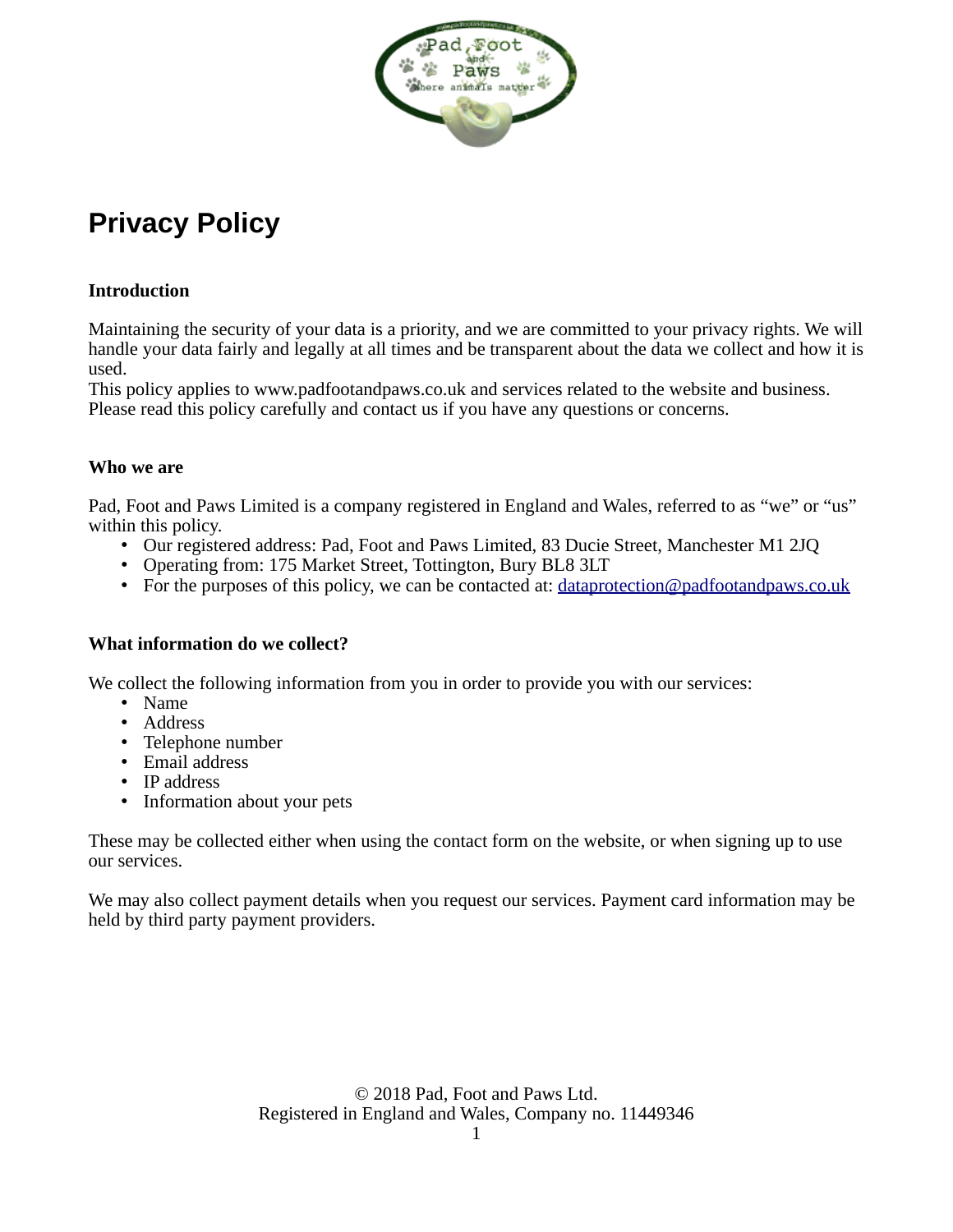

## **How do we use personal information?**

We use your personal information for the following purposes:

- Account set up and administration
- Provision of services
- Payment processing
- Delivering marketing communication
- Carrying out polls and surveys
- Internal research and development purposes
- Legal obligations (eg conditions of insurance)
- Meeting internal audit requirements

Please note that this list may not be exhaustive – additional points may be added as they become apparent.

## **What legal basis do we have for processing your personal data?**

We process your information based on the following legal grounds:

- We process based on consent if you use the website. You have the option to request that we remove any data pertaining to you, and can choose whether to receive communication from us.
- We process based on contract if you are our client. We require these details to be available in order to provide a service. Once you are no longer a client of ours, you can request that any personal data is removed.

# **When do we share personal data?**

We treat all personal data confidentially. We will not pass your data onto a third party, except in the following circumstances:

- Processing payments. Card details may need to passed to payment providers, along with names and address details.
- Insurance related matters.
- Dealing with law enforcement.

#### **Where do we store and process personal data?**

All data storage and processing is done within the UK, and will take place according to this policy and applicable UK law.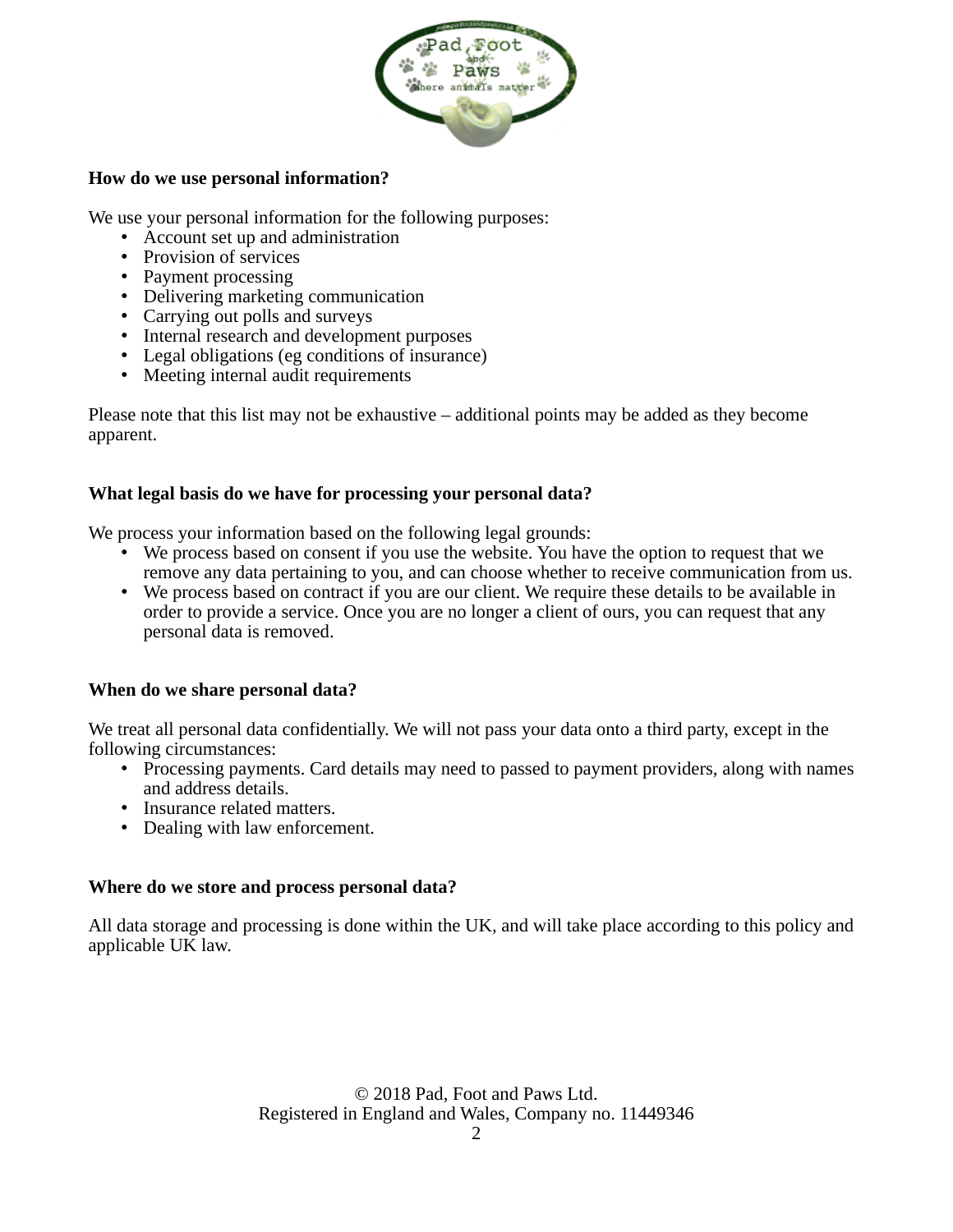

# **How do we secure personal data?**

We take data security seriously.

- Any information gathered through the website is protected in transit using SHA-256 SSL encryption.
- The website is hosted in the UK in the UK Dedicated Server datacentre in Coventry, employing industry standard security systems.
- All personal information on workstations is protected with AES encryption.
- All data, local and hosted, is backed up daily to an encrypted, remote location.
- In the event of total failure of computer systems, service can realistically be resumed within 2 hours.
- All staff with access to personal data are trained in best practice relating to security.
- All our staff are DBS checked and certified.

# **How long do we keep your personal data for?**

Your data will be retained for as long as is required by UK law.

- Financial data will be retained for 6 years from the date of the transaction.
- Marketing subscription data will be retained until you request removal.
- Customer data will be retained as long as you employ services from us. Once services are cancelled, your data will be removed within 28 days, with the exception of financial data.

# **Your rights in relation to personal data.**

Under the GDPR, we respect your rights to access and control your personal data. The following rights are provided under this:

- The right to be informed. You have the right to be informed about the collection and use of their personal data. This is explained in this policy.
- The right of access. You have the right to see what personal data we hold. You can request this either verbally or in writing, and we will action this within 28 days.
- The right to rectification. If you believe we hold inaccurate data, you can request that we correct this, either verbally or in writing. We will action this within 28 days.
- The right to erasure. You can request that we remove your personal information, either verbally or in writing. This right is not absolute and only applies in certain circumstances. If applicable, we will action this within 28 days.
- The right to restrict processing. You can request that we can store your information, but not use it. This right is not absolute and only applies in certain circumstances. If applicable, we will action this within 28 days.
- The right to data portability. This allows you to obtain and reuse your personal data for your own purposes across different services. It allows you to move, copy or transfer personal data easily from one IT environment to another in a safe and secure way, without affecting its usability. The right only applies to information you have provided to us.